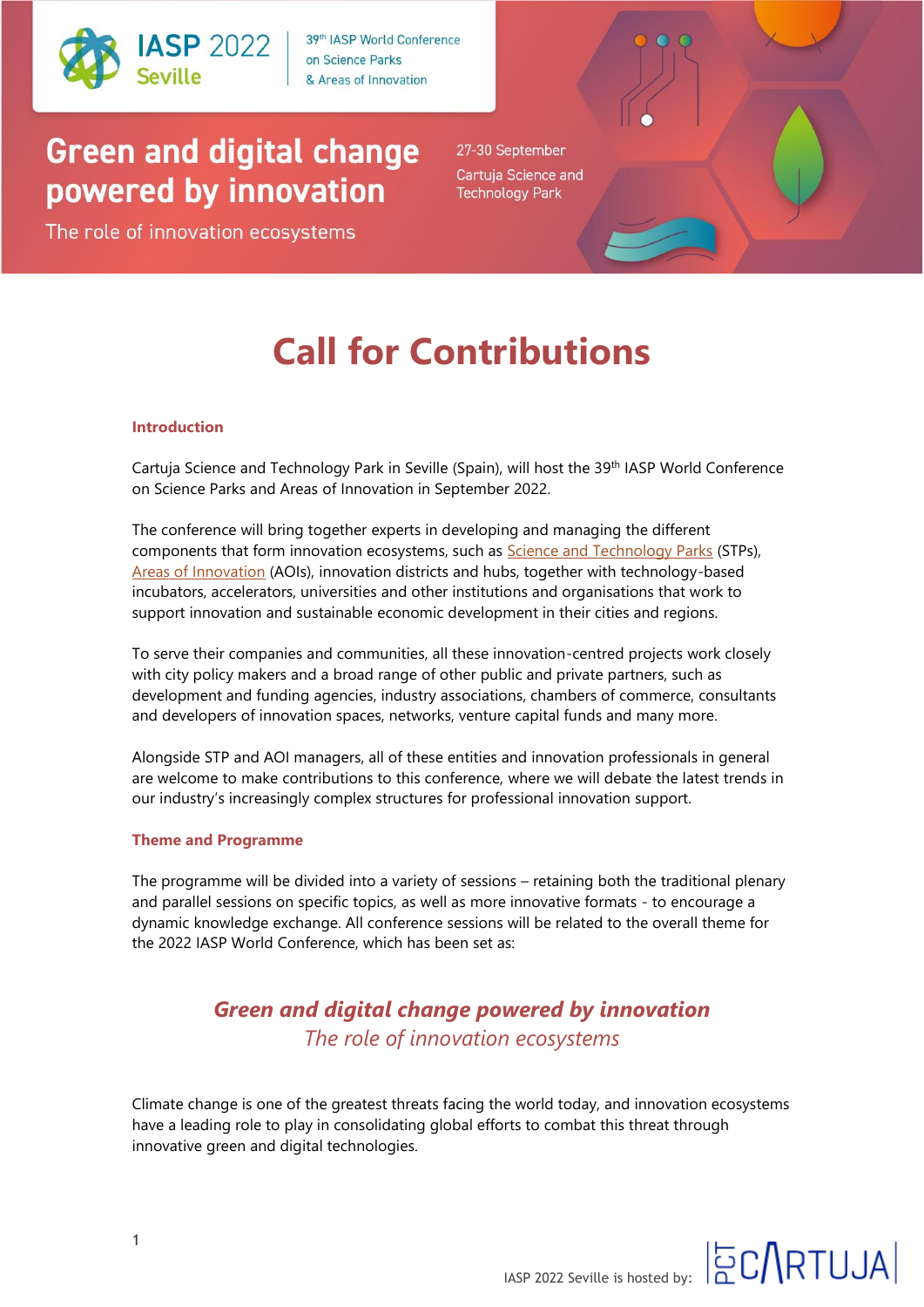Science parks and areas of innovation are spaces where new thinking builds solutions to solve current challenges. With climate change, there are an abundance of challenges to meet, and digital technologies play a central role in the energy systems of the future, as well as in the development of data-driven climate solutions, monitoring systems, models for behavioural change and much more, helping us move towards a carbon neutral future.

The innovative companies that thrive in science parks and areas of innovation demonstrate the role new emerging tech can play in mitigating and adapting to climate change, such as increased energy efficiency in consumer products and in industry, climate predictions or material optimization. Today STPs are actively implementing the UN Sustainable Development Goals, just like decades ago they were pioneers in environmental awareness and led the way towards designing environmentally-friendly spaces, setting rules and limits to the kinds of activities that could be allowed in them. This is the norm today, or at least it should be, but now we need to go further: eco-awareness and prioritising policies and actions that enhance sustainability cannot remain limited to the design of spaces and the construction of premises. They must permeate the private sphere and shape the behaviour of companies and individuals.

There must be a general mobilisation of efforts and resources in key focus areas, including energy efficient artificial intelligence solutions; work to help cities become greener and more digital; smart buildings technologies to increase energy efficiency; smart and sustainable mobility systems; sustainable cloud and blockchain infrastructure; low power hardware technologies, and of course, support to green tech and digital startups and SMEs.

This conference will explore the myriad ways in which innovation ecosystems and their key players can and do support green and digital change across sectors, and the new methods they will deploy to do so in the future.

Authors are invited to submit paper proposals and a 1-minute video summary for the sessions listed below.

#### **DESCRIPTION OF SESSIONS:**

*(Listed in random order, and numbered for the sole purpose of easy reference when submitting the proposal. The type of sessions (plenary, parallel, workshop, etc) will be determined after the review of all the contributions).*

#### **Session 1. Green and digital change – Promoting cultural and behavioural changes in society**

For a complete green and digital change to happen, cultural and behavioural changes in society are essential. We, as a society, need to re-order our priorities and change our daily habits, putting sustainability above our individual interests. How can STPs, AOIs and their companies help facilitate these changes?

What role can they play in introducing new green & digital values and solutions into general society? Can they help make people fall in love with green and digital at the personal microchoice level? Should they?

Change powered by technology and digitalization is much more common in strong innovation ecosystems, and residents and other stakeholders are easier to influence when promoting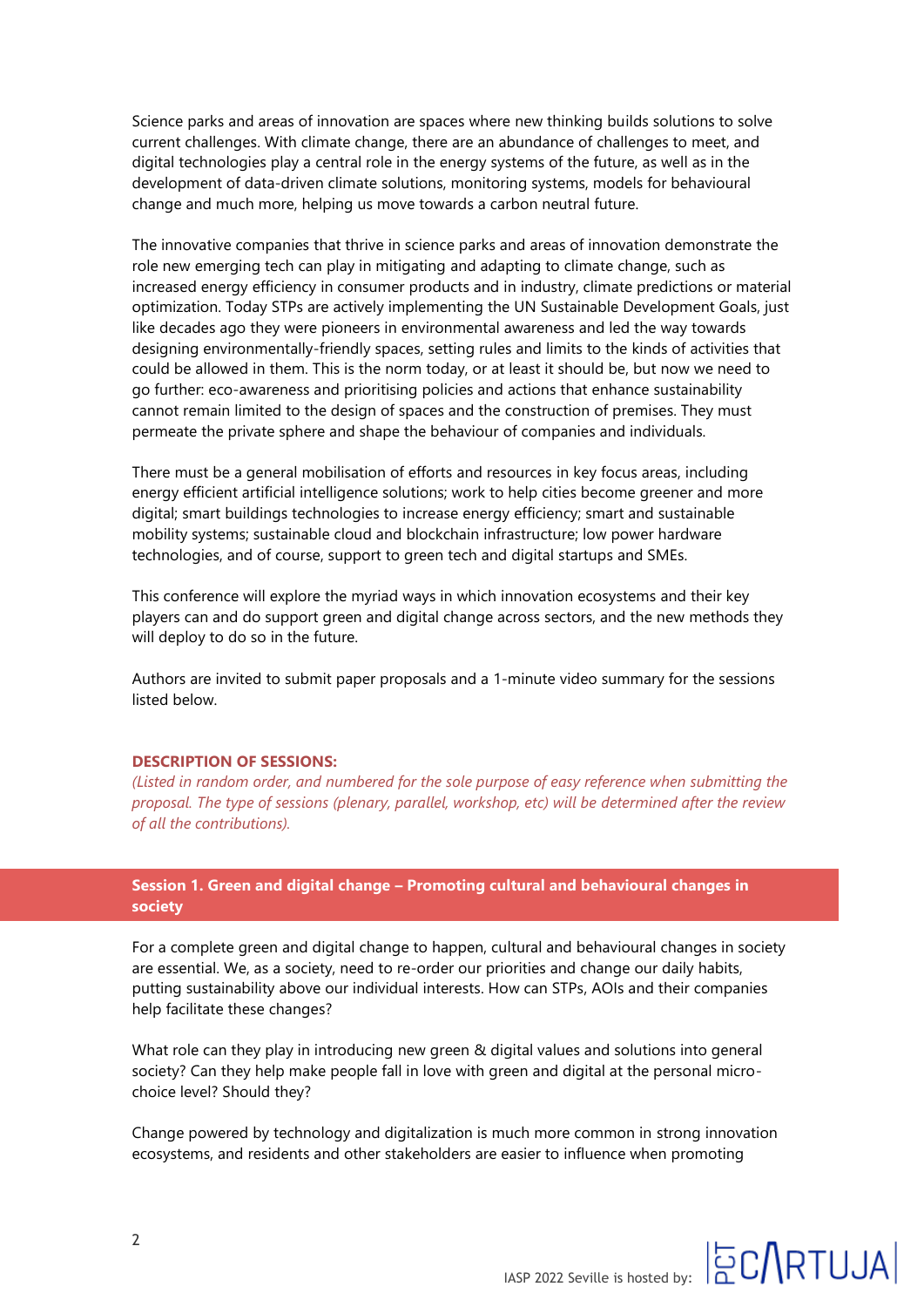changes, because change is inseparable from innovation. How can STPs and AOIs take advantage of this "experience in change"?

This session could include discussion of how STPs/AOIs can increase awareness and take up of digital tools and tech solutions which will make a postive impact. It could also explore the role of STPs and AOIs in evidence-based policy making, via setting metrics, gathering evidence of social impact and providing options to policy makers to support green and digital transformations.

#### **Session 2. Driving sustainable mobility: new solutions for urban transportation**

In their capacity as connectors of research, business, the public sector and wider society, STPs/AOIs can play a key role fostering the development of new, sustainable and more integrated mobility solutions.

Research indicates that private car journeys currently represent just over half of all trips made in major cities, but will sink to 46% by 2030, while trips made on public transport, bicycle or on foot will all rise to reach a combined 49% of city journeys over the same period, creating a global "tipping point" towards sustainable travel.

In this session, we invite contributions exploring initiatives in STPs/AOIs around the world to research and develop these new transport solutions at a local and regional level. Authors are welcome to explore topics such as electric and autonomous vehicles, the integration of intermodal transport systems, green public transport initiatives, STPs and AOIs as testbeds for new mobility solutions, micro mobility roll outs and new bike lanes, and other green transport modes relying on renewable energy sources.

#### **Session 3. Green design and infrastructure of science parks and areas of innovation**

This session will explore the design and infrastructure of STPs/AOIs themselves, and how they can lead the way implementing green and digital best practices. What strategies can STPs/AOIs adopt to become low carbon/carbon neutral sites? How can they plan operations in a cluster so that all activities become zero waste?

This session could include discussion, case studies and best practice examples of green architecture, design and construction within the physical environment of STPs/AOIs, and the role of climate resilient infrastructure to mitigate climate risks and ensure the provision of reliable services.

#### **Session 4. Energy performance: Positive Energy Districts**

As connectors of stakeholders across communities, cities and regions, innovation ecosystems have a key role to play in large-scale energy projects that rely on collaboration and cooperation, and which contribute to SDG 7, affordable and clean energy.

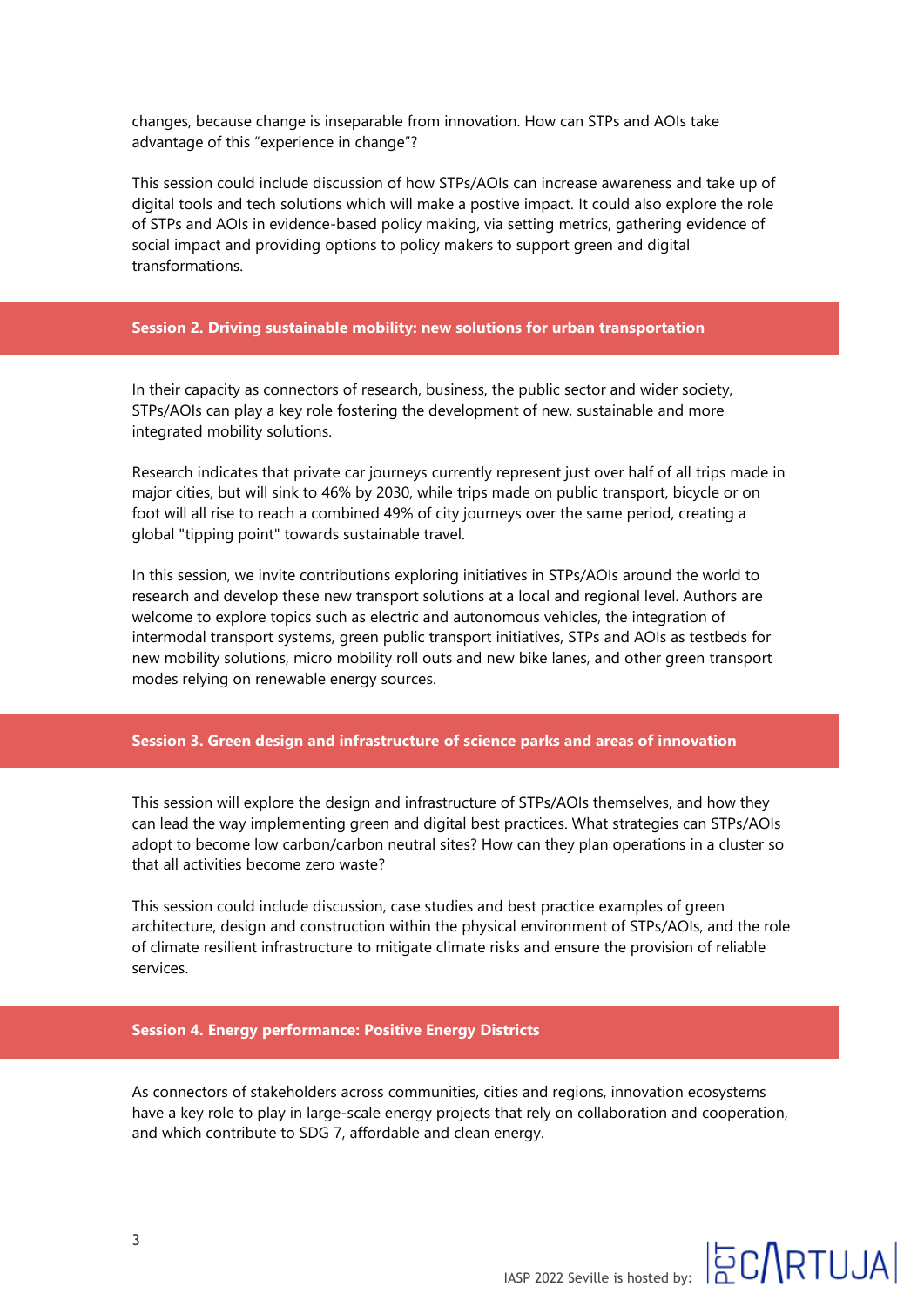Positive energy districts (PEDs), also known as net zero communities or zero carbon energy districts, are energy-efficient and energy-flexible urban areas that produce at least as much energy on an annual basis as they consume. They require interaction and integration between buildings, the users and the regional energy producers, mobility and ICT systems to provide low-carbon solutions that will benefit both neighbourhoods and citizens.

PEDs could play a big role in peak shaving, load balancing and increasing self-consumption of renewables, but to be successful they need the involvement and collaboration of multiple stakeholders such as city authorities, real estate planners, investors, innovators and citizens. How can AOIs and STPs help engage and work with multiple stakeholders to create such districts? Can they work as conveners and facilitators to get the process in motion?

#### **Session 5. Innovation ecosystems and the circular economy**

STPs & AOIs are ideally placed to help businesses work together to optimize the use of resources, in terms of sustainability and circular economy. Waste from one company can provide the raw material or energy for another via industrial symbiosis, offering economic benefits as well as contributing to sustainable development: analysis of their resident companies' processes allows STPs/AOIs to become test-beds for these approaches in defined ecosystems. This session will explore the role of innovation ecosystems in building a zero-waste circular economy within their organisations, innovation communities and in society as a whole, working to ensure sustainable consumption and production patterns in line with SDG 12.

#### **Session 6. Driving smart city development**

Smart Sustainable Cities are associated with the use of digital technologies for energy efficiency, improved mobility and better quality of life indicators, as well as in making a location highly attractive to talent and foreign investments. This session will explore the key role STPs/AOIs can play in implementing and strengthening smart city initiatives and other actions to drive SDG 11, enabling economies of scale, connecting key stakeholders from companies, government, academia and wider society, offering quality spaces and driving a continuous flow of innovation into the city.

#### **Session 7. Green & digital startups and scaleups**

A greener society needs greener companies. How can STPs, AOIs and incubators promote the creation and consolidation of greener and more sustainable startups that are likely to scale? Are there niche areas where innovation ecosystems can build incubator and accelerator programmes to support emerging green & digital technologies and needs?

This and other company oriented questions on how to better support entrepreneurs in driving green and digital change are welcomed for this session.

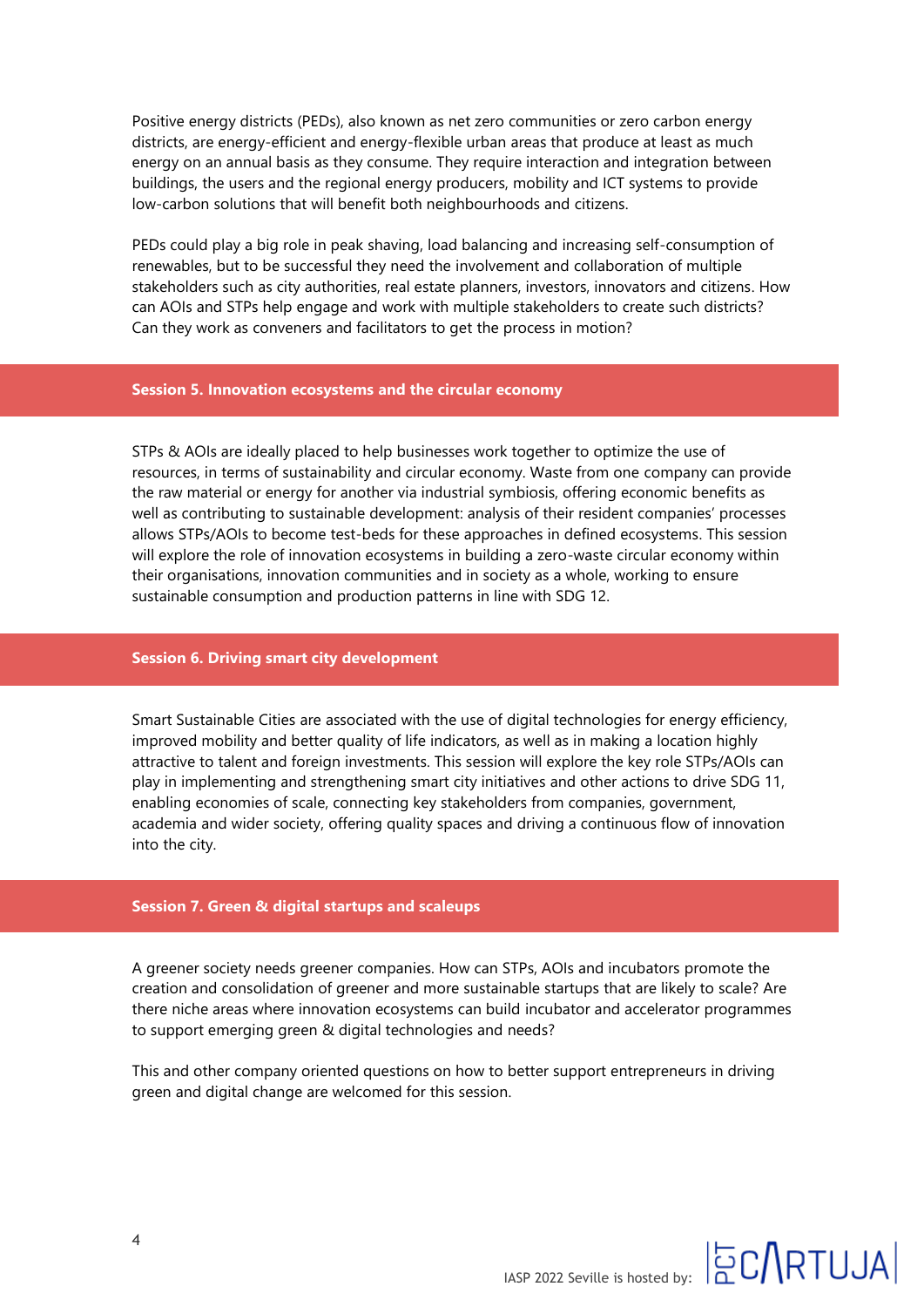#### **Session 8. Future-proof jobs and skills training for the digital transition**

Skills are key for sustainable competitiveness, resilience and ensuring social fairness for all. Businesses need workers with the skills required to master the green and digital transitions, and people need to be able to get the right education and training to thrive.

Having the right skills for strategic sectors to perform and for individuals to navigate through life is essential. The pandemic has accentuated the need for digital skills: at least 85% of jobs require some level of digital ability, while only 56% of adults had at least basic digital skills in 2019. What role can innovation ecosystems play to improve this? How can the different actors of innovation ecosystems work together to ensure a pool of future talent for their companies, and quality jobs in their communities?

#### **Session 9. Building digital capacity: STPs and AOIs supporting digitalisation**

Strengthening digital infrastructure helps companies to become smarter, better meet customer needs and stay competitive. How can STPs & AOIs support increased digitalisation in their companies, and promote constant digital improvement of both their resident companies and their cities & regions?

How can they seize and maintain a leading role on digital ideas, developments, products, and services, for the creation of stakeholders' value, while fostering talent capture and retention?

#### **Session 10. Best practices in resident companies: cross-sector highlights**

Authors are invited to share best practices from resident companies across a range of different sectors, from the smallest startups to the biggest multinationals, universities and research organisations.

What does green and digital best practice look like in different industries (life sciences vs new materials; ICT vs engineering)? Are there different trends in best practice in large organisations and small organisations? How about the global picture and examples of international collaborations that foster green and digital change at a broader level? Can STPs & AOIs work as fast tracks for innovation-based companies to collaborate globally, facilitating support and connections in peer communities around the world?

#### **Session 11. STPs/AOIs and their ethics in the green and digital revolutions**

The advances of the Green and Digital Revolutions are confronting us with ethical questions that can't be ignored, even though some are still little noticed or very vaguely outlined. We want to take the opportunity to contrast global perspectives on some of these ethical challenges and how they may be seen differently in different parts of the world.

How global are ethics? Are there local ethics? Should STPs and AOIs take it into their hands to set rules based upon ethical considerations, or should this be left exclusively in the hands of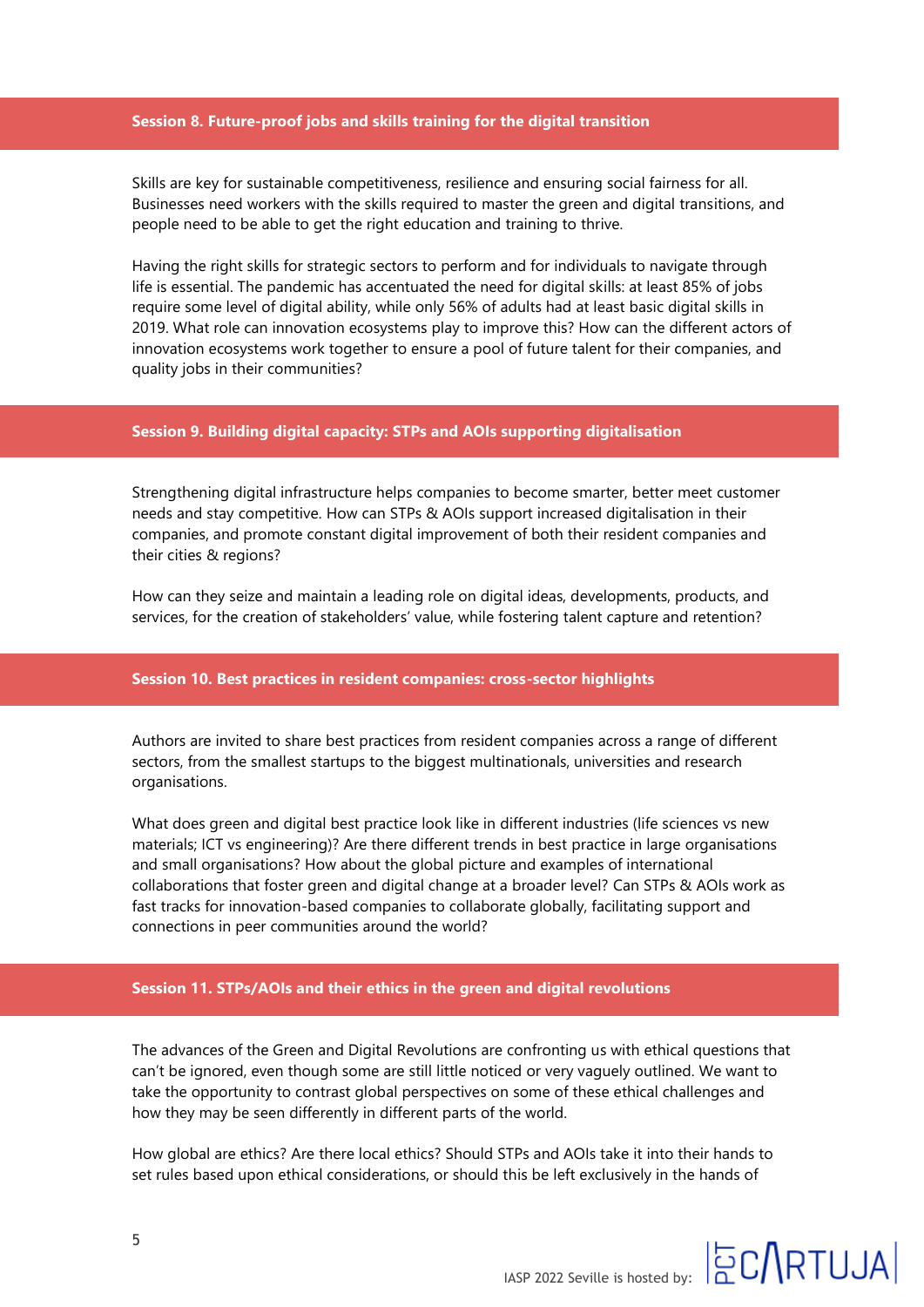governments? What sort of ethical dilemmas will STP and AOI managers likely encounter soon? What activities can be accepted, which businesses should not be allowed into our STPs and AOIs?

#### **Session 12. Green and digital change through collaboration: STPs and AOIs as connectors**

No one individual or organisation can fight climate change alone: the road ahead requires strong, strategic coalitions of stakeholders working jointly and co-creating to bring about value in a way that a single actor cannot achieve alone.

Can such coalitions be orchestrated or stimulated by STP/AOI managers? Can they help identify and engage key players across industries and sectors that facilitate co-creation and action? Networked STPs/AOIs are already actors of transnational collaboration in the green and digital transformation: can they also act as drivers to speed up the transformation from a linear to a circular economy on a global scale? We invite authors to submit paper proposals exploring what they already doing to advance SDG 17, strengthening global partnerships for sustainable development, and what more they can still do in the future.

*\*\*\*\* See below for the technical specifications on how to submit your contribution \*\*\*\**

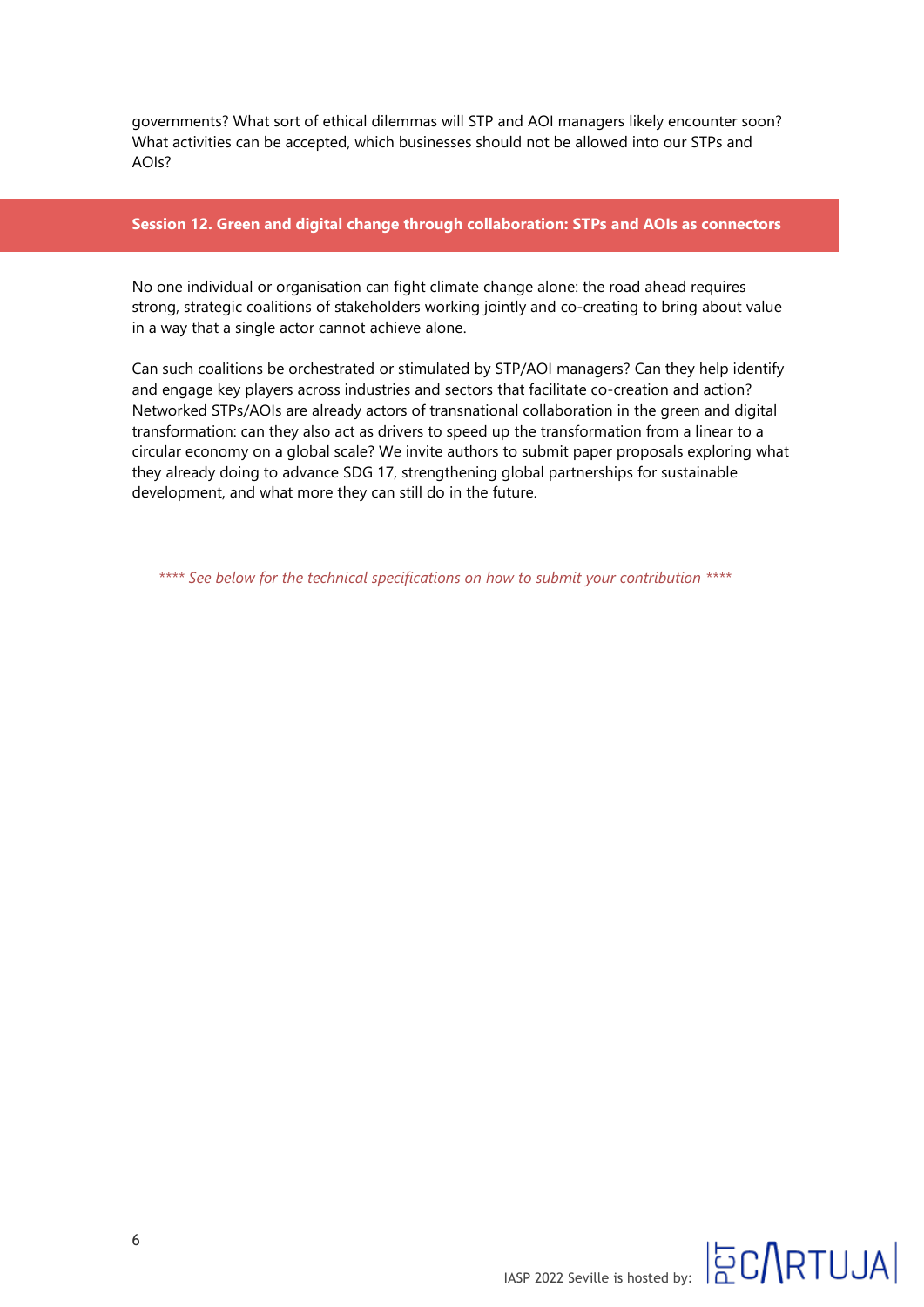**TECHNICAL SPECIFICATIONS**

**How to submit your paper and video**

Submission to speak at IASP 2022 is open to everyone. Authors do not need to be members of IASP, and participation from a variety of organisations and sectors is welcomed. Submissions consist of a short paper and a video summary.

#### **Submission rules:**

#### **Please read carefully the rules below before submitting your paper.**

- Papers can only be submitted online through the official conference website
- Authors are required to submit the following per paper:

#### **1. Executive Summary:**

Each paper should begin with an Executive Summary of no more than 150 words.

#### **2. Paper:**

The total length of each paper should have a minimum of 1,500 and a maximum of 3,000 words (plus tables, graphs or illustrations). Figure and tables should be attached in the designated box. Only jpg format images are permitted. All notes and references should be as footers at the bottom of the text body field.

#### **3. 1m video:**

All papers should be accompanied by a 1-minute video presenting the executive summary. If you have multiple authors, the video should be recorded by the person who would speak at the conference. This video will form part of the evaluation process and may also be used in conference promotional material.

Professional recording is not required; speakers should feel free to record on Zoom or similar platforms or on a smartphone. If recording with a smartphone, always film with the phone held horizontally, around 1.5 metres away from the speaker so that most of your upper body is in the frame and use the main camera. Please contact IASP if you have any questions about the video.

Authors are required to upload the **video link only**.

- Word or PDF papers are not accepted. You are required to fill in the online submission form with title, main author, co-author(s), presenter and respective affiliation(s)
- Use single line spacing in the text, tables and figures
- TITLE: Capitalise the entire title. Spell out words. Do not use abbreviations.
- Maximum number of characters permitted for the title: 200
- Authors must select 1 of the 12 available sessions for which they wish to submit their papers.

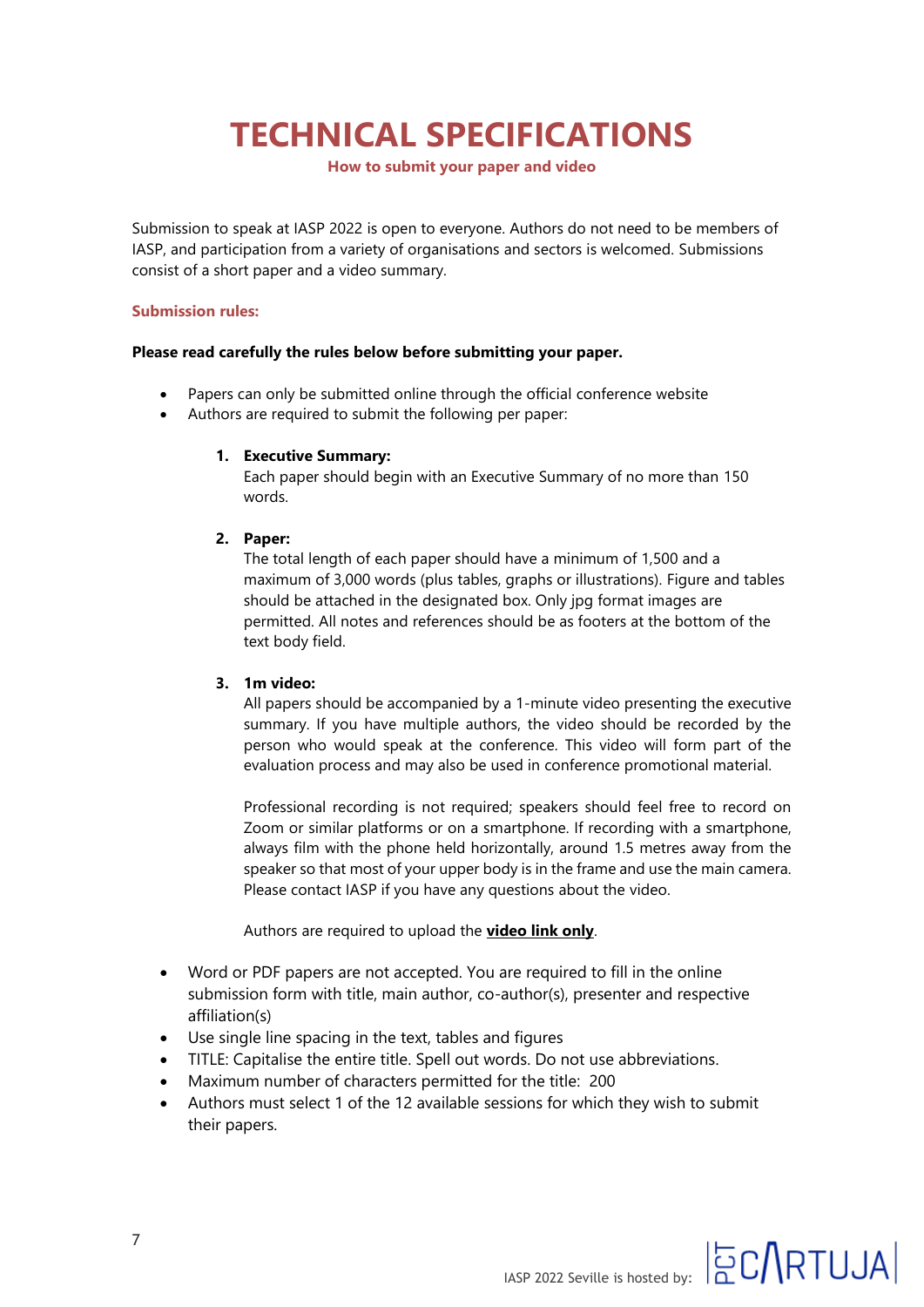• The author is responsible for the submission of the paper according to the instructions and in the deadline. Please double check your grammar and word count before submission

Acknowledgement of receipt of your submission will be sent to your e-mail address immediately upon submission. If you do not receive the e-mail, your submission was not completed, and your paper needs to be re-submitted. Please note that acknowledgement of receipt of your paper submission does not mean that your paper is accepted by the Steering Committee of the IASP World Conference.

#### **Language:**

The official language of the Conference is English. All papers and videos must be written and presented in high-standard English.

#### **Deadline and submission:**

The submission must be made **by 8<sup>th</sup> April 2022** through the online submission system that will be available at [www.iaspworldconference.com](http://www.iaspworldconference.com/) from January onwards. Only papers and videos submitted via the online submission system will be considered.

#### **Selection of papers:**

Papers will be evaluated by the conference Steering Committee. The Committee will select the final papers that best contribute to the theme and desired discussion at the conference, based on the clarity and relevance of their argument. The Steering Committee reserves the right to adjust the tentative sessions and decide which session a paper is assigned to. Authors will be notified after 6<sup>th</sup> June 2022 of whether their paper has been selected for inclusion in the 39<sup>th</sup> IASP World Conference on Science Parks and Areas of Innovation.

#### **The contributions will be evaluated according to the following criteria:**

- The relevance of the paper to the session for which it is intended
- The clarity and effectiveness of argument
- The scope of the analysis and the level of generalisation
- The originality of the topic and/or approach
- The proficiency of the English language

Given the limited number of speaking opportunities at the conference, some of the papers that are approved by the review panel may not be allotted time for an oral presentation at the conference, but may be included in the conference proceedings - a digital publication widely read by conference delegates and our innovation community as a whole.

If selected for presentation or publication, the main author will also benefit from a discounted registration fee to attend the conference.

Selected papers should NOT be read verbatim to the audience; instead, the most important aspects that the author wishes to highlight should be presented, leaving a substantial part of the allotted time for questions and comments from the audience and discussion of the proffered conclusions.

Depending on the session format for which the paper is approved, visual aids such as Power Point can be used. Further details and guidance related to the conference session and/or proceedings will follow after the paper review.